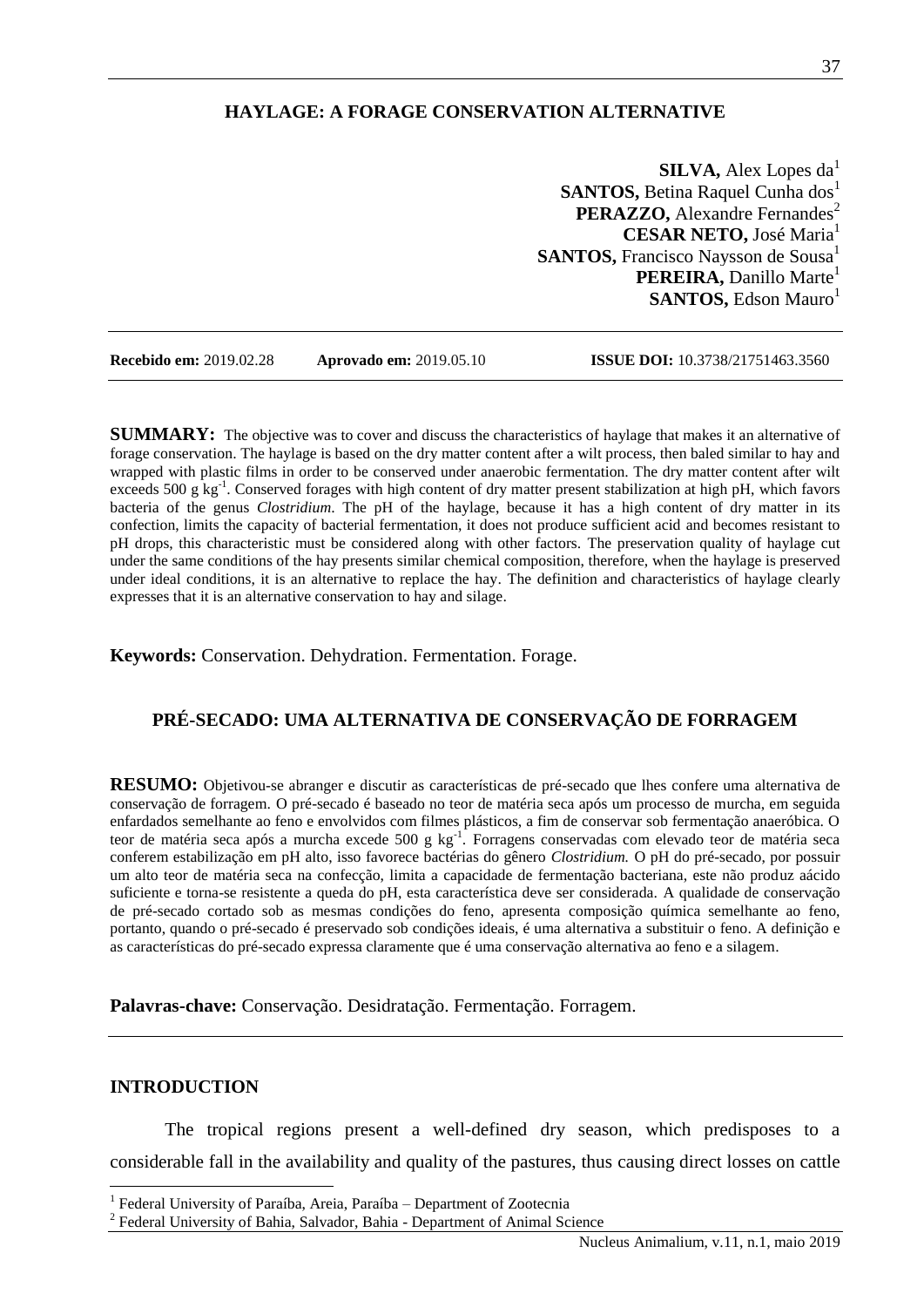farming (BARCELOS *et al*., 2018). The forage comprises the main source of roughage (ZOU *et al*., 2016). Among the most cultivated forages in Brazil there are the genera *Urochloa*, *Panicum*, *Pennisetum*, *Cynodon* and *Andropogon* (CAVALCANTI *et al*., 2016).

The use of forage conservation methods to supply roughage to herbivores at critical times of production is an excellent strategy in animal production. Giving that the main ones are hay, silage and haylage, these require peculiar characteristics to be conserved. In the present study, it was found that most of the tropical grasses may not present such characteristics as soluble carbohydrates between 8 and 10% (MCDONALD *et al*., 1991) for silage or have a high leaf:stem ratio (SILVA *et al*., 2011) which are common in thhe genus *Cynodon*, recommended for hay making. It can be adopted another form of conservation used in grasses, such as haylage, which corresponds to similar characteristics in the process of hay making (wilting and baling) and silage (conserved anaerobically).

Preserved in an anaerobic environment, haylage goes through fermentation without the presence of air and a decomposition that gradually changes its chemical composition leading to a qualitatively different product (BERGERO; PEIRETTI, 2011). However, it aims to keep quality close to forage *in natura*.

The objective whit this paper was to cover and discuss the characteristics of haylage that makes it an alternative of forage conservation.

### **DEFINITION OF HAYLAGE**

The haylage is based on the dry matter (DM) content after a wilting process, then baled similar to hay and wrapped with plastic films in order to be conserved under anaerobic fermentation. According to Müller (2005) the DM content after wilt exceeds 500 g kg<sup>-1</sup>, Costa et *al.* (2018) attributed its definition to a variation of DM from 500 to 750 g  $\text{kg}^{-1}$ .

Analyzing the DM concentrations of silage which according to McDonald *et al*. (1991) are from 300 to 350 g  $kg^{-1}$  and the low moisture content of hay thatfor Sampaio *et al.* (1997) varies between 10 and 18% for grasses, haylage is different because it presents intermediate DM contents at the time of preparation after dehydration.

The reduction in the moisture content is required for the production of haylage.This is carried out by conditioning (cutting, lining and drying for four to 24 hours) and depends on the moisture content and conditions of the forage, as wilting is necessary to reduce the moisture content to 40 to 60% (SCHROEDER, 2013). This is a hybrid method of forage conservation (PEDREIRA, 2010). And when these different DM concentrations of the forage mass are obtained at each harvest stage, it will affect the weight change of the bale (HAN *et al*., 2014).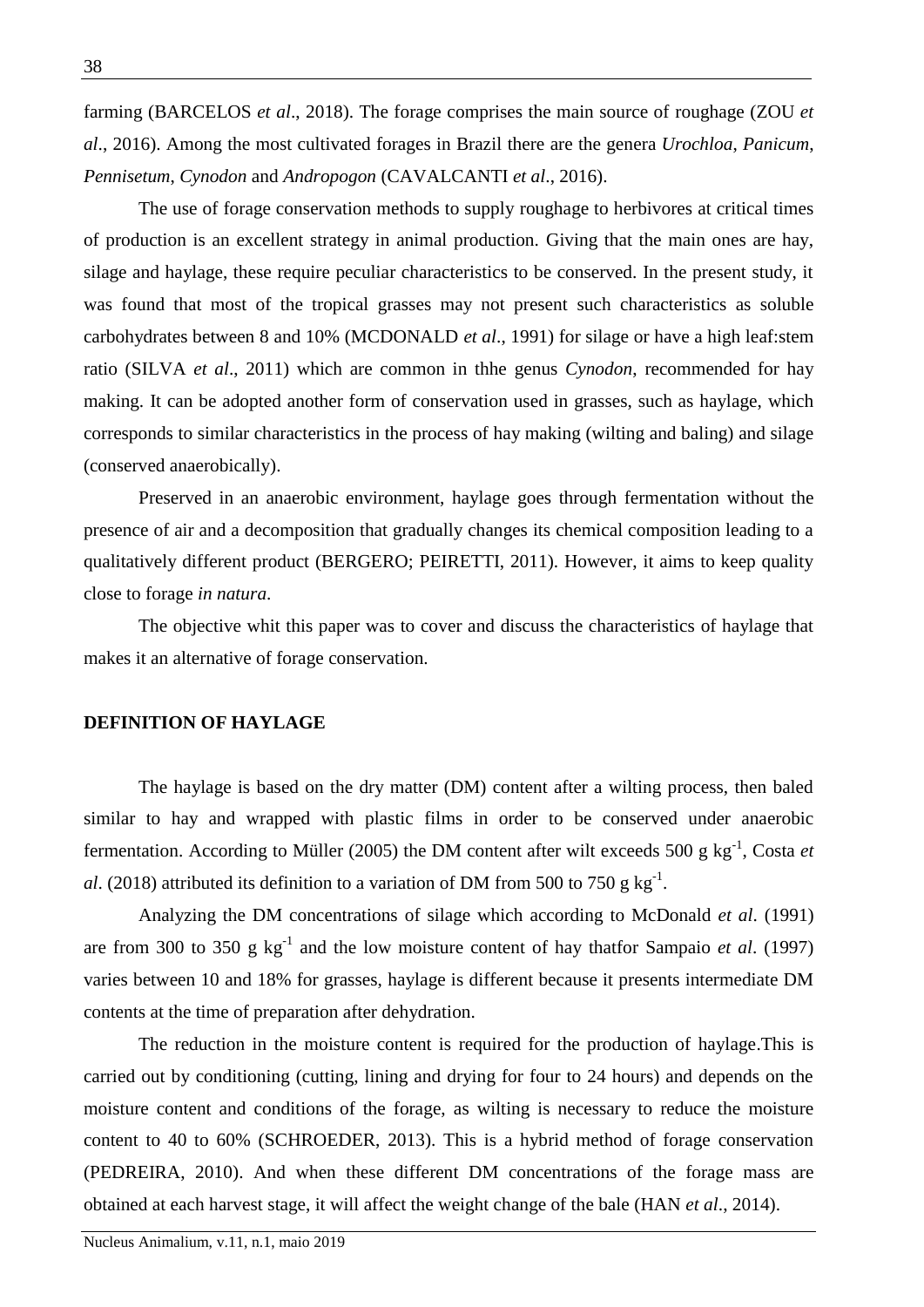## **FERMENTATIVE CHARACTERISTICS OF HAYLAGE**

### **Haylage Microbiological Counts**

High counts of enterobacteria, yeasts and molds may be of greater interest once their presence in the pre-conserved crop may negatively influence the hygiene quality and stability of haylage aerobic storage (SCHENCK; MÜLLER, 2013). As it can be seen in table 1, there is a brief survey of microbiological counts in haylage, which has fundamental importance in the qualitative evaluation. The first stage after confection is the competition between epiphytic microorganisms to use soluble carbohydrates and produce fermentation products, at this stage undesirable microorganisms such as enterobacteria, clostridia and fungi also grow, causing nutritional losses (RIDWAN *et al*., 2015). Homofermentative bacteria improve the conservation by accelerating the initial phase of the process through the fermentation of water-soluble carbohydrates into lactic acid with a rapid subsequent decrease in pH (NI *et al*., 2015).

| <b>Table 1.</b> MICRODIOIOgICal COUIL OF Haylage In COIOITY TOTHING thus (CTu) CAPICSSCU as 10g the g |                           |              |             |                       |      |               |  |  |
|-------------------------------------------------------------------------------------------------------|---------------------------|--------------|-------------|-----------------------|------|---------------|--|--|
| pH                                                                                                    | <i><b>Clostridium</b></i> | <b>Yeast</b> | <b>Mold</b> | <b>Enterobacteria</b> | LAB  | <b>Author</b> |  |  |
| 5.37                                                                                                  | 5.99                      | ---          |             | 2.01                  | 5.83 |               |  |  |
| 5.04                                                                                                  | 2.13                      | 1.03         | 4.47        | $- -$                 |      |               |  |  |
| $---$                                                                                                 | 1.64                      | 4.96         | 1.26        | 1.48                  | 4.53 |               |  |  |
| 5.58                                                                                                  | <1.5                      | 6.12         |             |                       | 5.49 | 4             |  |  |

**Table 1.** Microbiological count of haylage in colony forming units (cfu) expressed as log ufc g<sup>-1</sup>

**Source:** Compiled from 1: Nath *et al*. (2018), 2: Arriola *et al*. (2015), 3: Schenck; Müller (2013) and 4: Müller (2009). LAB: lactic acid bacteria.

To minimize the risk of clostridium fermentation, the plant must be wilted to reach a dry matter content of more than 30% before being ensiled, as clostridia are less likely to dominate the silage process in drier forages because they do not tolerate high osmotic pressures (KUNG JR *et al*., 2010). Forages conserved with high content of dry matter confer stabilization at high pH, this favors bacteria of the genus *Clostridium* (MOTA *et al*., 2011). Which, also explains the counts of enterobacteria, as these are sensitive to low pH (ӦSTLING; LINDGREN, 1995).

Fungi and yeast may degrade the residual sugars and the lactic acid produced in the anaerobic phase (MCDONALD *et al*., 1991). The hermetic seal is the key factor in preventing the development of fungi and other aerobic pathogens in bales. Although the use of bales has been proposed as an alternative practice of forage storage where production is challenging, advancedstage forage storage packed in individual bales is occasionally vulnerable to deterioration due to poor fermentation (HAN *et al*., 2014).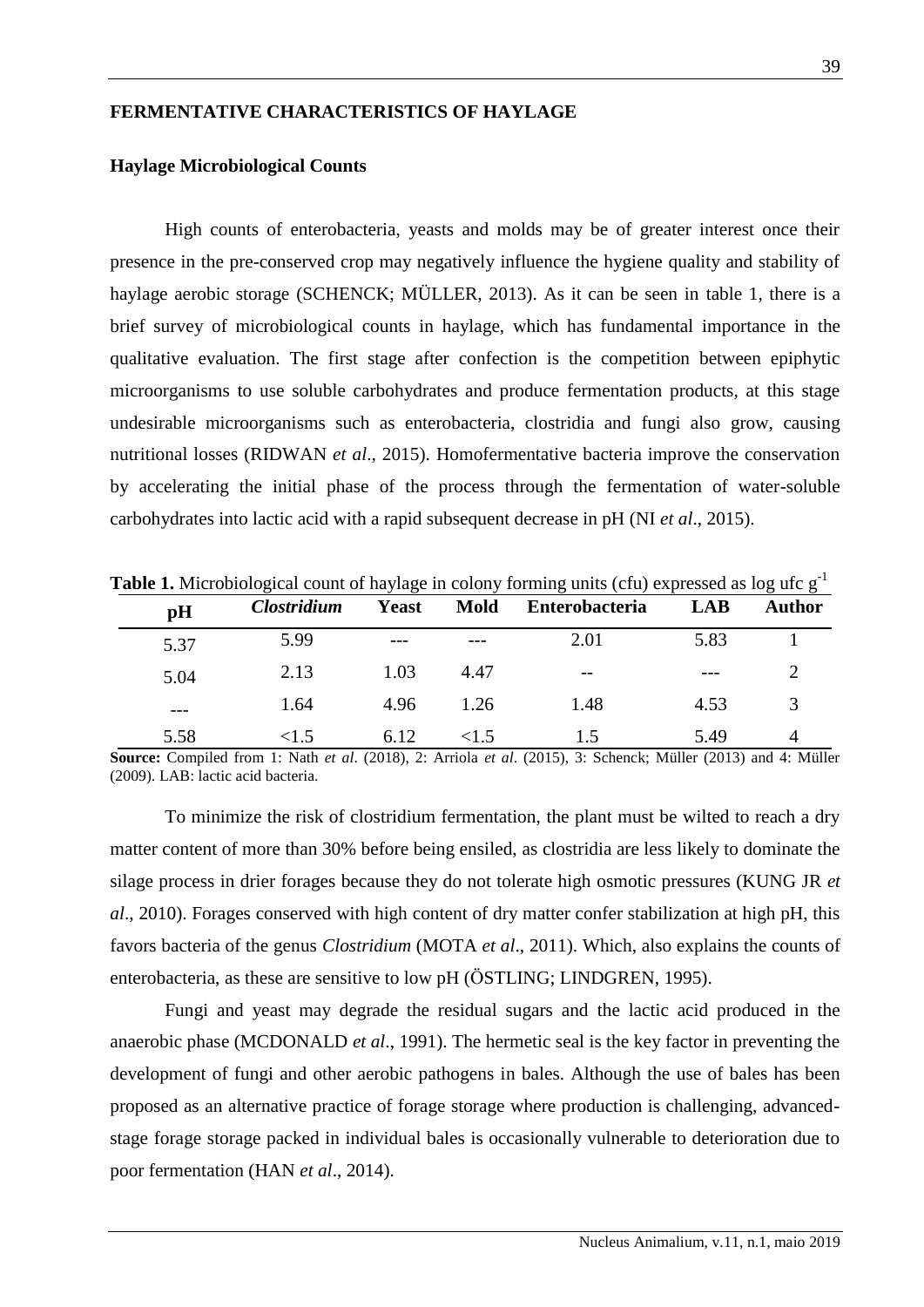The minimum lactic acid bacteria (LAB) counts is 5 log cfu  $g^{-1}$ , as recommended by Muck (1996). The increase in the LAB population generally increases the concentration of lactic acid (RIDWAN 2015). Two of the three studies cited above (Table 1) present a minimum acceptable count.

### **Main Fermentations**

The main haylage fermentations are listed in Table 2. Ammoniacal nitrogen  $(NH_3)$  can be influenced by the crude protein contents present in the forages at the time of cutting, since this variable is expressed as total nitrogen concentration (PINHO *et al*. al., 2013). The minimum value recommended for this variable, according to McDonald *et al*. (1991) is 10%. The NH<sup>3</sup> contents are within the recommended range.

 **Table 2.** Haylage fermentative characteristics

| <b>Species</b>                | NH <sub>3</sub> |    | Author         |        |           |                |  |
|-------------------------------|-----------------|----|----------------|--------|-----------|----------------|--|
|                               |                 | pH | Lactic         | Acetic | Propionic | <b>Butyric</b> |  |
| Tifton $85^*$                 |                 |    | 2.46 6.04 2.15 | 0.55   | 0.06      | 0.02           |  |
| Tifton $85$ <sup>**</sup>     | $1.25$ $5.21$   |    | 2.39           | 0.13   | 0.002     | 0.02           |  |
| **<br>Ryegrass <sup>***</sup> | $37***$ 5.90    |    | 0.0            | 3.70   | 0.00      | 0.00           |  |

**Source:** Compiled from 1: Bernard *et al*. (2010), 2: Costa *et al*. (2018) and 3: Bergero *et al*. (2002).

NH<sub>3</sub>: ammoniacal nitrogen;  $^*$  Values as a percentage of dry matter;  $^{**}$  Values as g kg<sup>-1</sup> of dry matter,  $^{***}$  g kg<sup>-1</sup> of total nitrogen.

Tifton 85 subjected to 523 g  $kg^{-1}$  of dry matter has limited sugar concentrations, the fermentation was not extensive, resulting in a pH higher than normally expected, but there were no visible signs of deterioration (BERNARD *et al*., 2010). The development of these microorganisms is directly linked to pH, and in silage, growth inhibition is observed when the pH is 5.2, however, its viability loss occurs only at more acidic pH (SCHOCKEN-ITURRINO *et al*., 2005). It should be noted that the pH of the haylage, because it has a high content of dry matter in the confection, limits the capacity of bacterial fermentation, as it does not produce sufficient acid and becomes resistant to the pH drop, this characteristic must be considered along with other factors, such as forage buffer capacity. Therefore, the pattern used to evaluate haylage fermentation parameters should be different from those recommended for silage (COSTA *et al*., 2018).

High levels of acetic acid occur due to the presence of heterolactic bacteria and indicate undesirable changes during fermentation, causing a reduction in silage consumption by the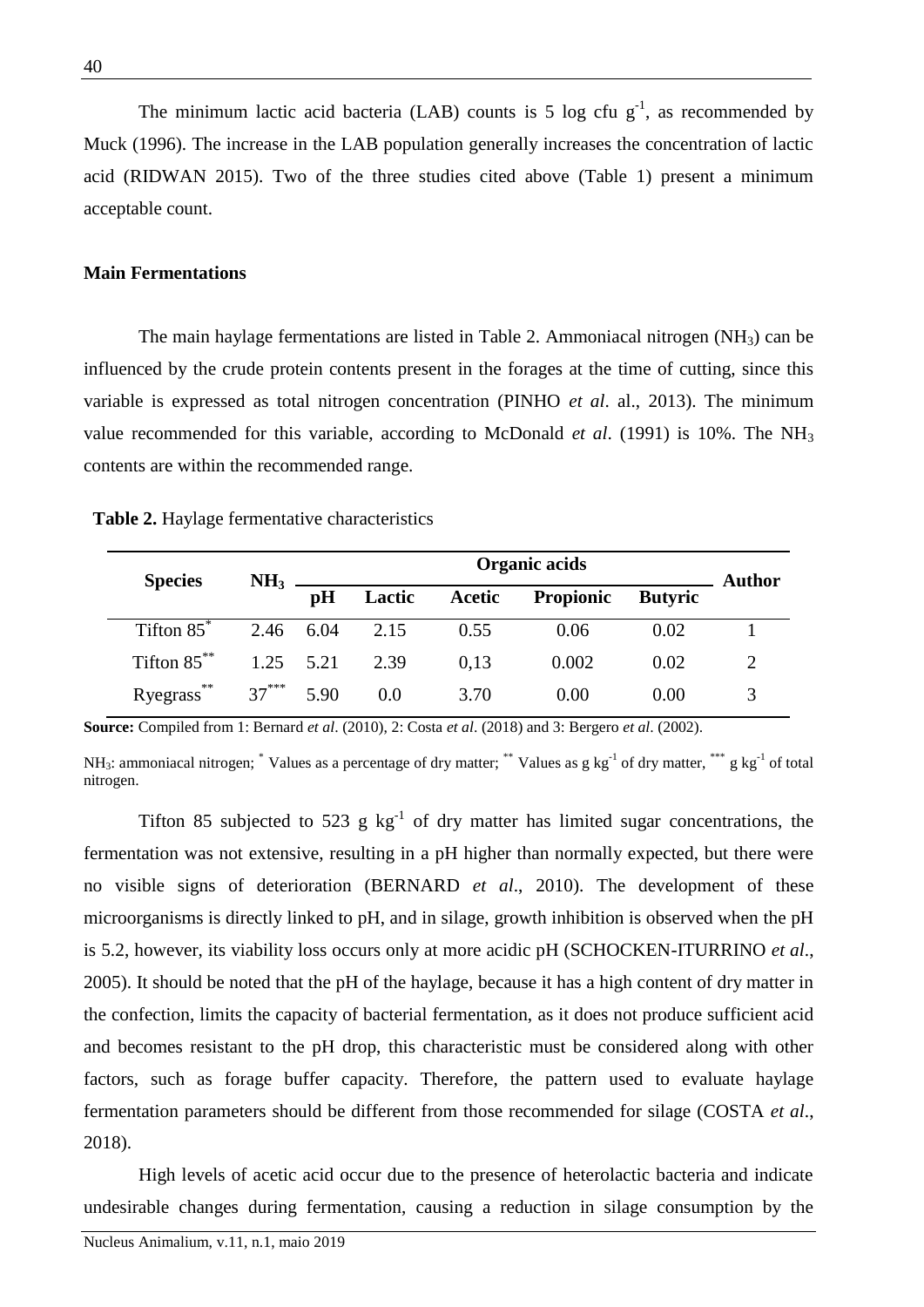animals (NATH *et al.*, 2018). Müller (2011) observed levels of 7.6 and 2.5 g  $kg^{-1}$  in the dry matter for lactic acid and acetic acid,  $0.026$  for  $NH<sub>3</sub>$  of haylage total nitrogen preserved at pH 6.10 and did not observe biological importance for the digestive measures performed. Acetic and butyric acids are weaker than lactic acid, and the formation of butyric acid often costs 2 lactic acid molecules (COBLENTZ *et al*., 2016).

Usually the haylage is made using the whole plant. According to Müller (2009) the management of the conservation and aerobic stability of the storage of haylage of whole plant can be a challenge regarding the achievement and maintenance of a high hygienic quality of the forage, and a method to improve the fermentation and hygienic quality of the haylage is to mechanically cut the forage before making it. Providing simple and workable strategies that improve the final product, is convenient.

### **CUTTING POINT AND HAYLAGE CONSUMPTION**

Müller (2011) observed that grass harvested at different ages cut in June, July and August from the same primary growth, differed in chemical composition, with the earliest harvest containing the least amount of fiber and lignin, while the opposite occurred at harvest of August. The preservation quality of haylage cut under the same conditions of the hay, has chemical composition similar it, except for crude protein and crude energy, which were higher than hay, therefore, when haylage is well preserved, it is an alternative to replace hay (BERGERO, 2011).

Grasses in a more advanced stage tend to have a higher proportion of leaf:stem ratio getting more support tissues and less cell content, so the quality of haylage is lower compared to the cut in the hay stage (Table 3).

**Table 3.** Dry matter (DM), crude protein (CP), neutral detergent fiber (NDF), acid detergent fiber (ADF) and organic matter (OM) as g kg-1DM in haylage of Tifton 85 (*Cynodon* spp.)

| DM    | $\bf CP$ |                         |             | NDF ADF OM Cutting Opening Author            |     |  |
|-------|----------|-------------------------|-------------|----------------------------------------------|-----|--|
| 536.5 |          |                         |             | 59.9 783.7 446.7 935.6 Advanced <sup>3</sup> |     |  |
| 513   | 188      |                         | 691 321 --- | 28                                           | 112 |  |
| 704.6 |          | 142.1 779.5 346.6 916.7 |             | 30                                           | 56. |  |

**Source:** Compiled from 1: Souza *et al*. (2006), 2: Arriola (2015) and 3: Costa (2018).

 $1$ Days,  $2$ days after wrapping (closure),  $3$ advanced growth stage.

The advance in age leads to an increase in the levels of structural carbohydrates and lignin, besides reducing nutrients that are potentially digestible of the forage plant. These factors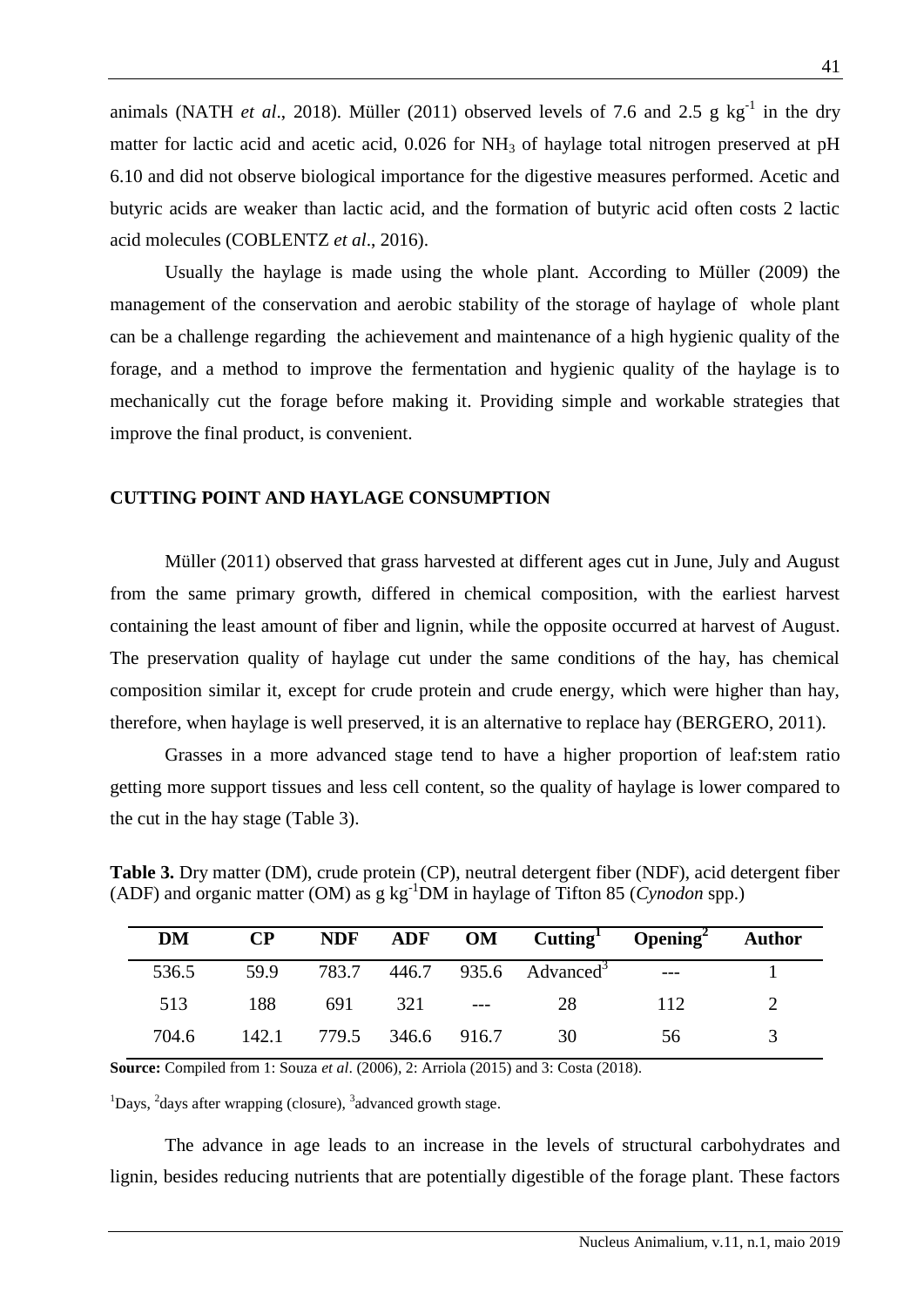negatively influence the nutritive value, reflecting in the consumption and digestibility of the forage, affecting animal production (CAVALCANTI *et al*., 2016).

According to Bernard *et al*. (2010) Tifton 85 can be used to supply up to 12.5% of the diet DM, without affecting the dry matter intake or production of high performance lactating Holstein cows, when diets are formulated to provide similar concentrations of NDF. It can also be associated with sorghum silage without compromising the consumption and digestibility of beef cattle (PEREIRA *et al*., 2007). However, it is crucial that the cutting is performed similar to that used in the normal management of each pasture or similar regrowth time for hay making. Müller (2011) found that a late harvest for haylage can prolong the feeding time for horses due to a longer feeding time per kg of DM for that haylage.

### **FINAL CONSIDERATIONS**

The definition and characteristics of haylage clearly express that it is an alternative conservation to hay and silage.

There is variation in the dry matter content after dehydration, and contents varying from 400 to 600 g  $kg^{-1}$  might be the most recommended.

In order to obtain haylage of quality near to *in natura* forage, it is crucial to consider the hay stage as the starting point at the ideal cutting time and that the fermentative characteristics are within the recommended at the time of opening.

### **REFERENCES**

ARRIOLA, K.G. *et al*. Effect of microbial inoculants on the quality and aerobic stability of bermudagrass round-bale haylage. **Journal of Dairy Science**. v.98, n.1, 2015.

BARCELOS, A.F. *et al*. Valor nutritivo e características fermentativas da silagem de capimelefante com diferentes proporções de casca de café. **Ciência Animal Brasileira**. v.19, p.1-12, 2018. DOI: 10.1590/1809-6891v19e-27432.

BERGERO, D.; PEIRETTI, P.G. Intake and Apparent Digestibility of Permanent Meadow Hay and Haylage in Ponies. **Journal of Equine Veterinary Science**. v.31, p.67-71, 2011. Disponível em: [http://dx.doi:10.1016/j.jevs.2010.12.006.](http://dx.doi:10.1016/j.jevs.2010.12.006)

BERGERO, D.; PEIRETTI, P.G.; COLA, E. I ntake and apparent digestibility of perennial ryegrass haylage fed to ponies either at maintenance or at work. **Livestock Production Science**. v.77, p.325-329, 2002.

BERNARD, J.K. *et al*. Effect of feeding alfalfa hay or Tifton 85 bermudagrass haylage with or without a cellulase enzyme on performance of Holstein cows. **Journal of Dairy Science**. v.93, n.11, 2010. DOI:10.3168/jds.2010-3111.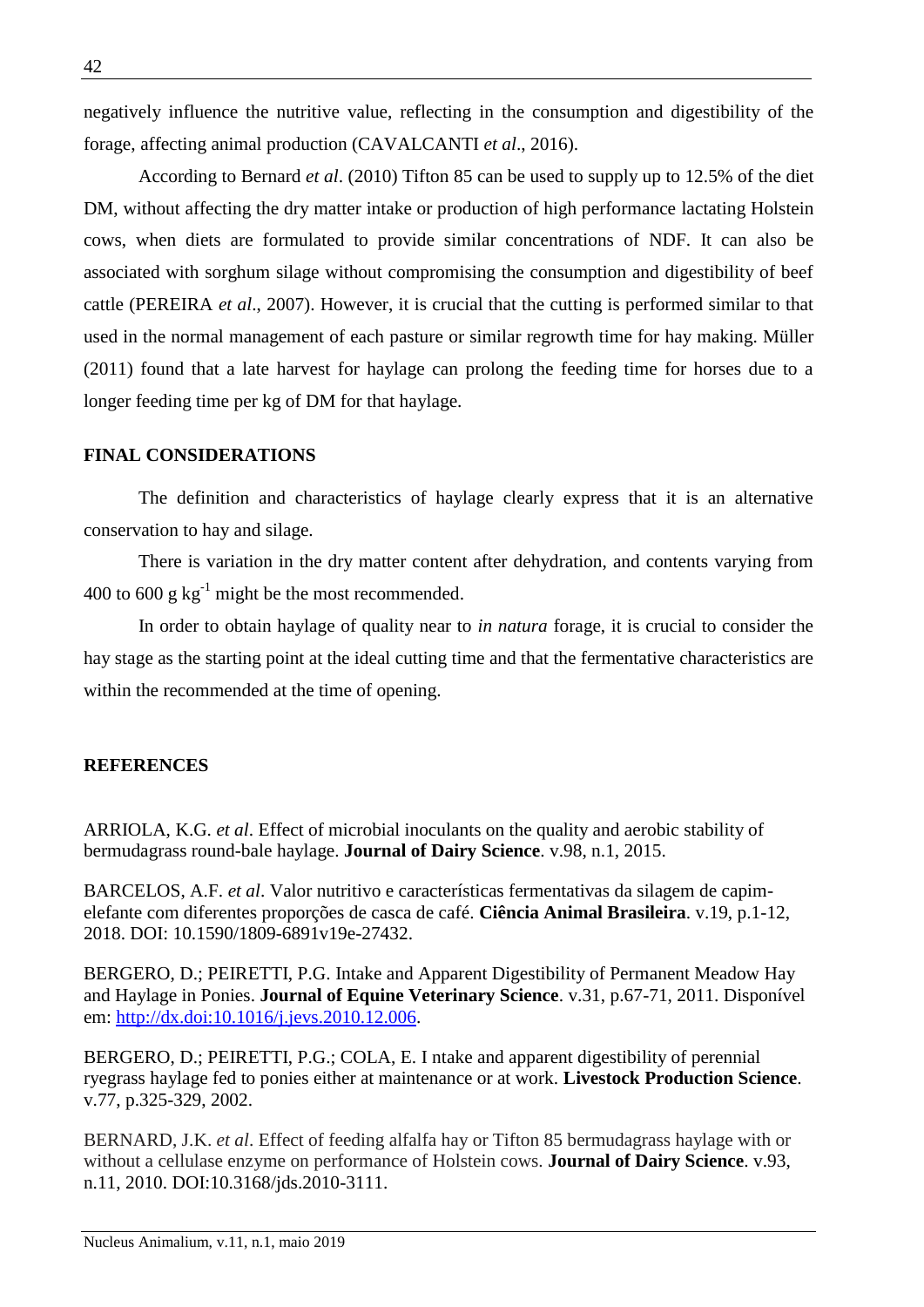CAVALCANTI, A.C. *et al*. Consumo e digestibilidade aparente do feno de *Andropogon gayanus* colhido em três idades diferentes. **Ciência Animal Brasileira**. v.17, n.4, p.482-490, 2016. DOI: 10.1590/1089-6891v17i416026.

COBLENTZ, W.K.; COFFEY, K.P.; CHOW, E.A. Storage characteristics, nutritive value, and fermentation characteristics of alfalfa packaged in large-round bales and wrapped in stretch film after extended time delays. **Journal of Dairy Science**. v.99, n.5, 2016. Disponível em: [http://dx.doi.org/10.3168/jds.2015-10380.](http://dx.doi.org/10.3168/jds.2015-10380)

COSTA, M.L.L. *et al*. Fermentation pattern of tropical grass haylage and digestibility compared to hay in equine diet. **Semina: Ciências Agrárias**. v.39, n.5, p.2125-2132, 2018. DOI: 10.5433/1679-0359.2018v39n5p2125.

HAN, K.J. *et al*. Bale Location Effects on Nutritive Value and Fermentation Characteristics of Annual Ryegrass Bale Stored in In-line Wrapping Silage. **Asian-Australas Journal of Animal Sciences**. v.27, n.9, p.1276-1284, 2014. Disponível em: [http://dx.doi.org/10.5713/ajas.2013.13814.](http://dx.doi.org/10.5713/ajas.2013.13814)

KUNG JR, L. *et al*. The effect of wide swathing on wilting times and nutritive value of alfalfa haylage. **Journal of Dairy Science**. v.93, n.4, 2010. DOI: 10.3168/jds.2009-2451.

MCDONALD, P.; HENDERSON, A.R.; HERON, S.J.E. **The biochemistry of silage**. 2.ed. Marlow: Chalcombe Publications, 1991. 340p.

MOTA, Á.D.S. *et al*. Perfil de fermentação e perdas na ensilagem de diferentes frações da parte aérea de quatro variedades de mandioca. **Revista Brasileira de Zootecnia**. v.40, n.7, p.1466- 1473, 2011.

MUCK, R. **Inoculant of silage and its effects on silage quality**. In: Informational Conference with Dairy and Forage Industries. Proceedings… US Dairy Forage Research, 1996. p.43-52.

MÜLLER, C.E. Equine ingestion of haylage harvested at different plant maturity stages. **Applied Animal Behaviour Science**. v.134, p.144-151, 2011. Disponível em: [http://dx.doi:10.1016/j.applanim.2011.08.005.](http://dx.doi:10.1016/j.applanim.2011.08.005)

MÜLLER, C.E. Fermentation patterns of small-bale silage and haylage produced as a feed for horses. **Grass Forage Science**. v.60, p.109-18, 2005.

MÜLLER, C.E. Long-stemmed vs. cut haylage in bales-Effects on fermentation, aerobic storage stability, equine eating behaviour and characteristics of equine faeces. **Animal Feed Science and Technology**. v.152, p.307-321, 2009. Disponível em: [http://dx.doi:10.1016/j.anifeedsci.2009.04.016.](http://dx.doi:10.1016/j.anifeedsci.2009.04.016)

NATH, C.D. *et al*. Characterization of Tifton 85 bermudagrass haylage with different layers of polyethylene film and storage time. **Asian-Australas Journal of Animal Sciences**. v.31, n.8, p.1197-1204, 2018. Disponível em: [https://doi.org/10.5713/ajas.17.0604.](https://doi.org/10.5713/ajas.17.0604)

NI, K. *et al*. Characterization, Identification and Application of Lactic Acid Bacteria Isolated from Forage Paddy Rice Silage. **PLoS ONE**. v.10, n.3, p.1-14, 2015. DOI:10.1371/journal.pone.0121967.

PEDREIRA, C.G.S. Gênero *Cynodon*. In: FONSECA, D.M.; MARTUSCELLO, J.A. (Eds.) **Plantas forrageiras**. Viçosa, MG: UFV, 2010. p.78-130.